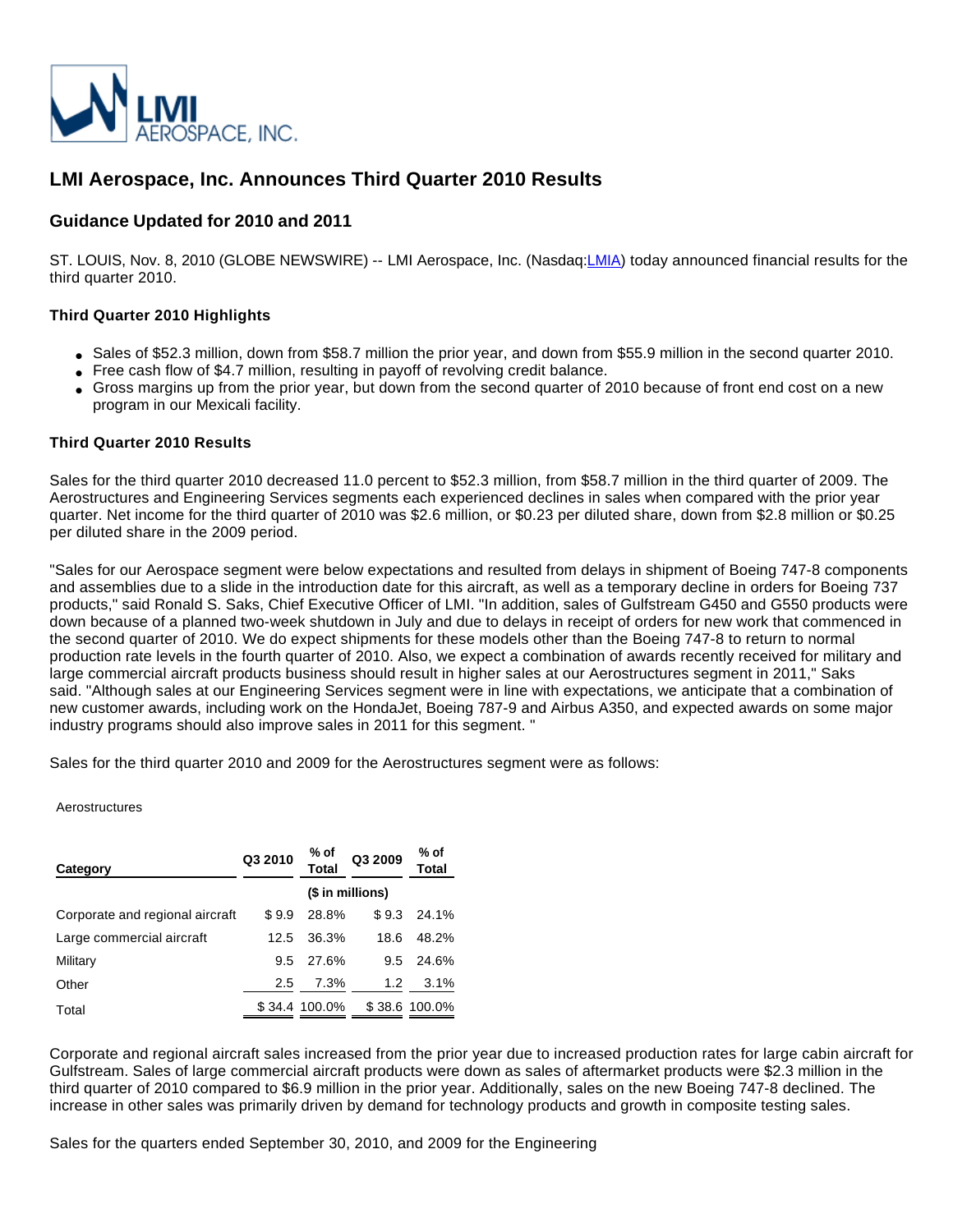Services segment were as follows:

Engineering

| Category                        | Q3 2010 | % of<br>Total    | Q3 2009 | % of<br>Total |  |
|---------------------------------|---------|------------------|---------|---------------|--|
|                                 |         | (\$ in millions) |         |               |  |
| Corporate and regional aircraft | \$4.9   | 27.2%            | \$4.5   | 22.3%         |  |
| Large commercial aircraft       | 8.8     | 48.9%            | 7.9     | 39.1%         |  |
| Military                        | 3.8     | 21.1%            | 7.4     | 36.6%         |  |
| Other                           | 0.5     | 2.8%             | 0.4     | 2.0%          |  |
| Total                           |         | \$18.0 100.0%    |         | \$20.2 100.0% |  |

Sales in the corporate and regional market were up as growth on the Mitsubishi Regional Jet and Bombardier Learjet-85 programs outpaced the decline from design maturation on the G650. Large commercial aircraft sales were up due to support of the Airbus A350 and Boeing 787-9 design efforts while staffing and revenue decreased on the Boeing 747-8. Military programs were off sharply as engineering services for the Boeing CH-53 helicopter were substantially completed.

LMI generated gross profit of \$12.0 million or 22.9 percent of sales during the quarter ended September 30, 2010, compared to \$12.3 million or 21.0 percent of sales in the prior year. The Aerostructures segment provided gross profits of \$8.9 million or 25.9 percent of sales in the third quarter of 2010, up from \$8.3 million or 21.5 percent for the same period in 2009. The previous period included inefficiencies and less coverage of fixed costs as production dropped during the company's inventory reduction program. The third quarter of 2010 encountered higher than expected costs on a new military ground support program in our Mexicali facility. The Engineering Services segment generated a gross profit of \$3.0 million or 16.7 percent of sales in the quarter ended September 30, 2010 versus \$4.0 million or 19.8 percent of sales for the third quarter of 2009. This decline was attributable to lower revenue levels providing less coverage of fixed costs and lower billable hours as the segment transitioned engineers from maturing programs to new programs.

Selling, general and administrative expenses (SG&A) were \$8.2 million for the quarter ended September 30, 2010, compared to \$7.5 million for the year ago quarter. SG&A in the Aerostructures segment for the third quarter of 2010 was \$6.4 million, up from \$5.8 million in the third quarter of 2009, primarily due to professional fees, and personnel costs, including hiring fees. Engineering Services segment SG&A was \$1.7 million in the third quarter of 2010, unchanged from the prior year.

Net interest expense was \$0.2 million in the quarter ended September 30, 2010 compared to \$0.4 million the prior year as LMI paid its revolving line of credit down to zero during the quarter. Income tax expense for the third quarter of 2010 was \$1.0 million compared to \$1.6 million the prior year. LMI adjusted tax expense in the third quarter of 2010 for various tax matters resulting in a benefit of \$0.4 million. Additionally, the company modified its 2010 current effective tax rate to 36.2 percent compared to 36.5 percent in the third quarter of 2009.

Free cash flow was \$4.7 million in the third quarter of 2010. The quarter benefited from a milestone payment on the MJET contract and receipts of certain deferred receivables. Free cash flow for the first nine months of 2010 was \$17.4 million.

LMI also announced that backlog at September 30, 2010, was \$226 million compared to \$228 million at September 30, 2009.

# **Outlook for 2010 and 2011**

The company revised guidance for 2010 to recognize the reduction in sales that occurred in the third quarter, as well as the deferral in the fourth quarter of \$4.0 million of tooling now expected to be recognized in 2011. On a consolidated basis, the company now expects annual revenue of \$224 million. Gross profit should be between 23.0 percent and 24.0 percent with SG&A ranging from \$31.9 million to \$32.5 million. Net interest expense is expected to be between \$700,000 and \$750,000 for the year and the effective tax rate is expected to be 34.4 percent, excluding any potential benefit from an extension of research and experimentation tax credits. Capital expenditures are planned to be approximately \$8 million. The expectations for each segment are as follows:

# Aerostructures

- Sales of \$150 million
- Gross profit of between 26.0 percent and 27.0 percent
- SG&A ranging from \$24.5 million to \$25.0 million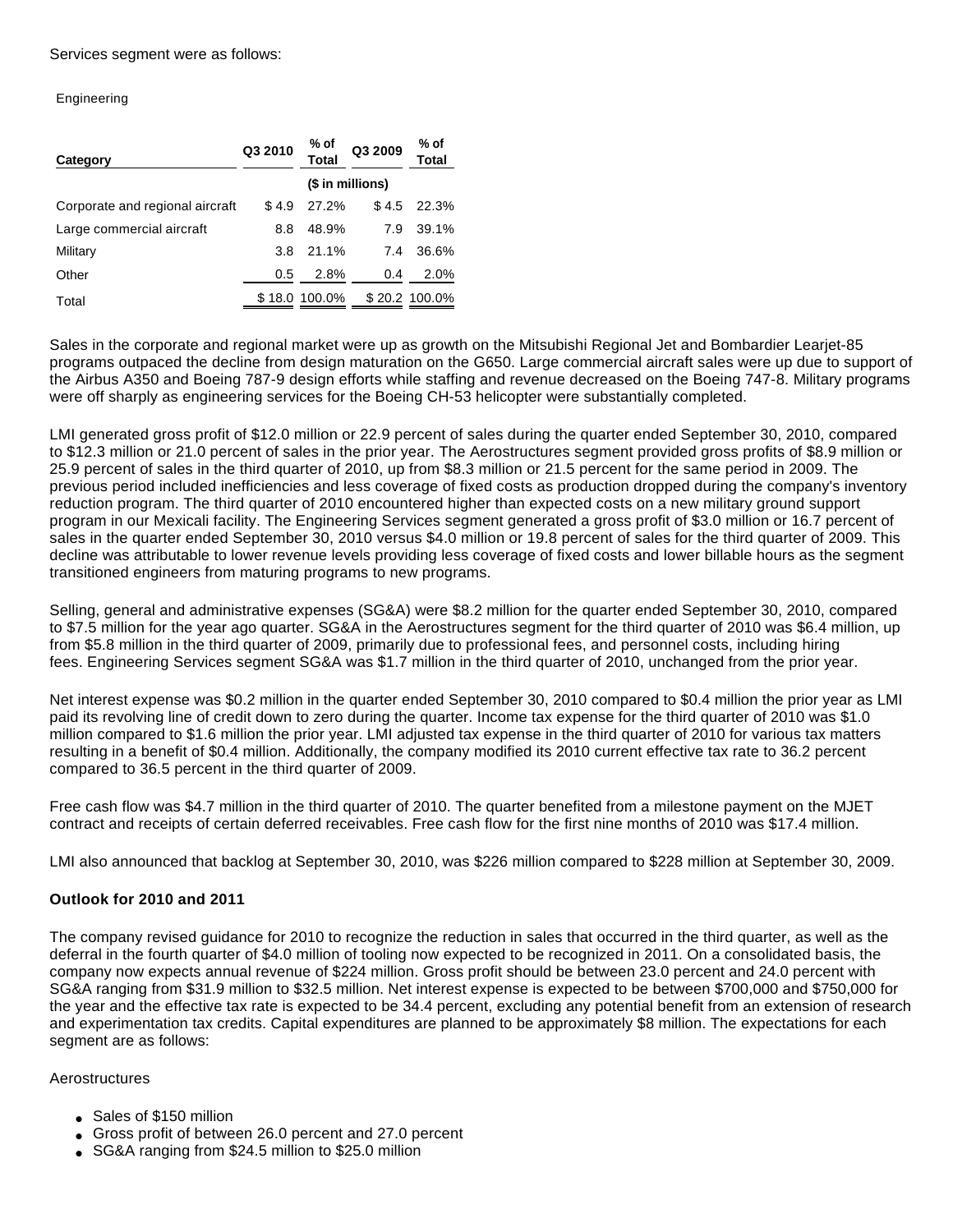# Engineering Services

- Sales of \$74 million
- Gross profit of between 17.0 percent and 18.0 percent
- SG&A of \$7.5 million

Aerostructures revenue expectations for 2010 were revised downward, primarily due to a \$4.0 million shift of tooling revenue on MJET that will now occur in 2011 and expected continued low demand on the Boeing 747-8 for the balance of the year. Guidance for Aerostructures gross margin and SG&A was unchanged. Engineering Services sales were revised downward to reflect the deferral of engineering effort on several new platforms into 2011. SG&A was increased to acknowledge the current run rate of expense.

The company also expanded its guidance for 2011. Overall, LMI expects sales of between \$255 million and \$269 million, including the deferrals from 2010. Gross profit is expected to be between 23.7 percent and 24.7 percent of sales while SG&A should be between \$33.8 million and \$35.2 million. Interest expense is expected to be between \$550,000 and \$650,000. Income taxes are expected to be 36.2%, excluding any potential benefit from an extension of research and experimentation tax credits.

Capital expenditures are expected to be between \$9 and \$10 million. Below are the expectations by segment:

# Aerostructures

- Sales of between \$175 million and \$181 million
- Gross profit of between 26.5 percent and 27.5 percent
- SG&A ranging from \$26.0 million to \$27.0 million

# Engineering Services

- Sales of between \$80 million and \$88 million
- Gross profit of between 17.5 percent and 19.0 percent
- SG&A ranging between \$7.8 million and \$8.2 million

Mr. Saks concluded, "As we enter 2011, we are optimistic that sales to the large commercial aircraft and business and regional aircraft markets will increase substantially. Announced and studied production rate increases will begin to grow our Aerostructures backlog, as will new awards on legacy aircraft and aircraft in development. Production offload programs at several major customers should add to sales, given LMI's strong customer relationships supported by continuously improving operating performance at its plants. Our Engineering Services segment has recently won contracts on new development aircraft and redesign projects with an airline and has distinguished itself with its performance on our design build project with MJET. We expect a steady increase in production and design work as we progress through 2011 and 2012. We plan to use our strong financial base to invest in design build programs and to increase our capabilities with investments in people and equipment to manage and produce complex assemblies on legacy and newly developed aircraft. We have also spent considerable time reviewing acquisitions in recent months and continue our search for the right fit with our strategic plan. We are working to ensure that we provide value over the long term to our employees and shareholders."

LMI Aerospace, Inc. is a leading provider of design engineering services, structural components, assemblies and kits to the aerospace, defense and technology industries. Through its Aerostructures segment, the company primarily fabricates machines, finishes and integrates formed, close-tolerance aluminum and specialty alloy components and sheet-metal products for large commercial, corporate and military aircraft. It manufactures more than 30,000 products for integration into a variety of aircraft platforms manufactured by leading original equipment manufacturers and Tier 1 aerospace suppliers. Through its Engineering Services segment, operated by its D3 Technologies, Inc subsidiary, the company provides a complete range of design, engineering and program management services, supporting aircraft lifecycles from conceptual design, analysis and certification through production support, fleet support and service-life extensions.

The LMI Aerospace, Inc. logo is available at [http://www.globenewswire.com/newsroom/prs/?pkgid=4971](http://www.globenewswire.com/newsroom/ctr?d=206297&l=27&u=http%3A%2F%2Fwww.globenewswire.com%2Fnewsroom%2Fprs%2F%3Fpkgid%3D4971)

This news release includes forward-looking statements related to LMI Aerospace, Inc.'s, outlook for 2010 and 2011, which are based on current management expectations. Such forward-looking statements are subject to various risks and uncertainties, many of which are beyond the control of LMI Aerospace, Inc. Actual results could differ materially from the forward-looking statements as a result of, among other things, the factors detailed from time to time in LMI Aerospace, Inc.'s filings with the Securities and Exchange Commission. Please refer to the Risk Factors contained in the company's Annual Report on Form 10- K for the year ended December 31, 2009, and any risk factors set forth in our other subsequent filings with the Securities and Exchange Commission.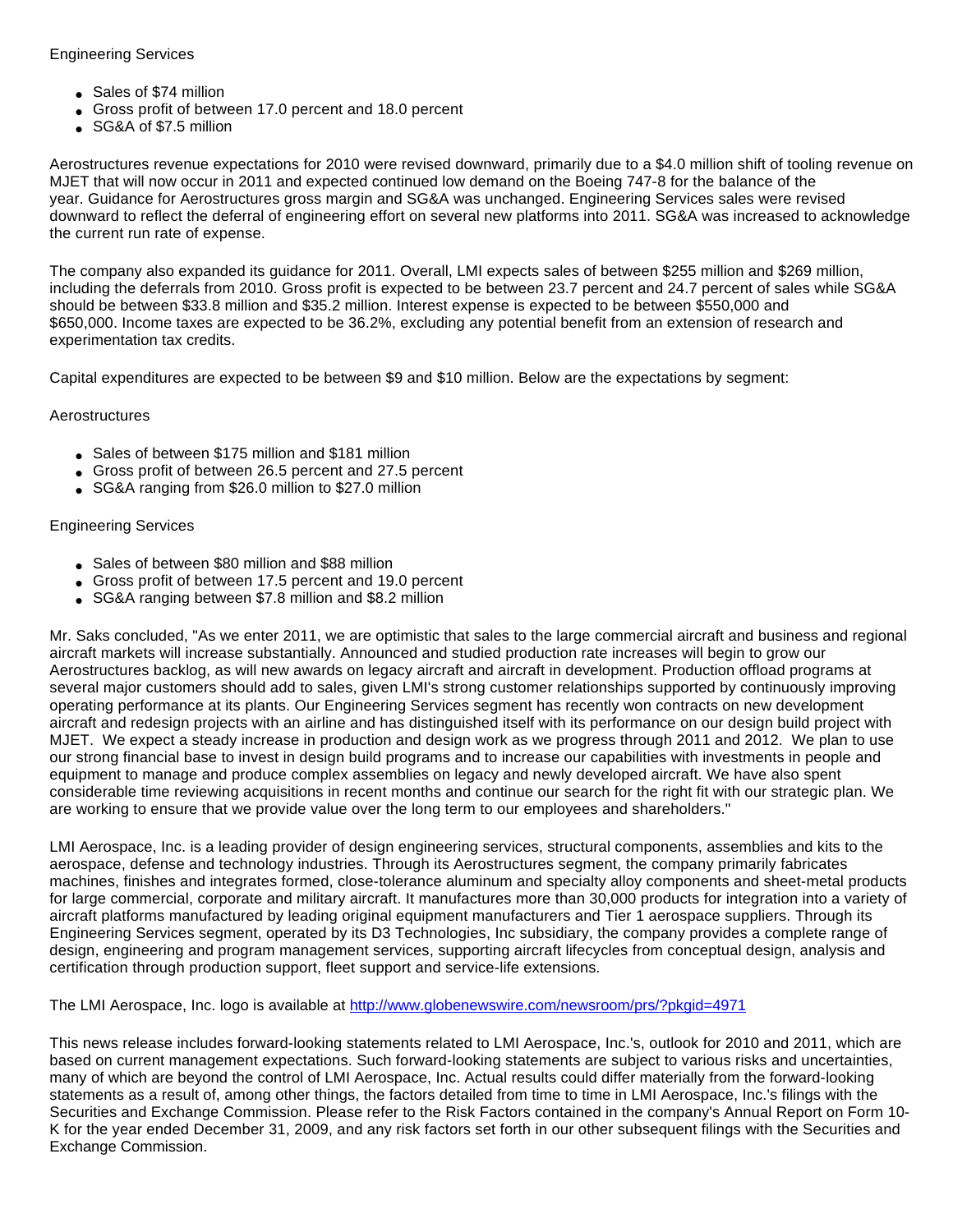#### **LMI Aerospace, Inc.**

### **Condensed Consolidated Balance Sheets**

### (Amounts in thousands, except share and per share data)

(Unaudited)

|                                                                                                                                                                                        | September 30, 2010 December 31, 2009 |           |
|----------------------------------------------------------------------------------------------------------------------------------------------------------------------------------------|--------------------------------------|-----------|
| <b>Assets</b>                                                                                                                                                                          |                                      |           |
| Current assets:                                                                                                                                                                        |                                      |           |
| Cash and cash equivalents                                                                                                                                                              | \$34                                 | \$31      |
| Trade accounts receivable, net of allowance of \$176 at<br>September 30, 2010 and \$279 at December 31, 2009                                                                           | 32,986                               | 35,469    |
| Inventories, net                                                                                                                                                                       | 44,575                               | 45,703    |
| Prepaid expenses and other current assets                                                                                                                                              | 3,338                                | 2,849     |
| Deferred income taxes                                                                                                                                                                  | 3,723                                | 3,799     |
| <b>Total current assets</b>                                                                                                                                                            | 84,656                               | 87,851    |
| Property, plant and equipment, net                                                                                                                                                     | 22,022                               | 19,322    |
| Goodwill                                                                                                                                                                               | 49,102                               | 49,102    |
| Intangible assets, net                                                                                                                                                                 | 21,358                               | 22,965    |
| Other assets                                                                                                                                                                           | 885                                  | 977       |
| <b>Total assets</b>                                                                                                                                                                    | \$178,023                            | \$180,217 |
| Liabilities and shareholders' equity                                                                                                                                                   |                                      |           |
| <b>Current liabilities:</b>                                                                                                                                                            |                                      |           |
| Accounts payable                                                                                                                                                                       | \$6,965                              | \$7,778   |
| Accrued expenses                                                                                                                                                                       | 13,584                               | 8,089     |
| Short-term deferred gain on sale of real estate                                                                                                                                        | 233                                  | 233       |
| Current installments of long-term debt and capital lease obligations                                                                                                                   | 215                                  | 326       |
| <b>Total current liabilities</b>                                                                                                                                                       | 20,997                               | 16,426    |
| Long-term deferred gain on sale of real estate                                                                                                                                         | 3,132                                | 3,307     |
| Long-term debt and capital lease obligations, less current installments                                                                                                                | 57                                   | 17,210    |
| Deferred income taxes                                                                                                                                                                  | 7,546                                | 7,546     |
| Other long-term liabilities                                                                                                                                                            |                                      | 1,235     |
| Total long-term liabilities                                                                                                                                                            | 10,735                               | 29,298    |
| Shareholders' equity:                                                                                                                                                                  |                                      |           |
| Common stock, \$0.02 par value per share; authorized 28,000,000<br>shares; issued 12,074,604 shares and 11,996,389 shares at<br>September 30, 2010 and December 31, 2009, respectively | 242                                  | 240       |
| Preferred stock, \$0.02 par value per share; authorized 2,000,000<br>shares; none issued at either date                                                                                |                                      |           |
| Additional paid-in capital                                                                                                                                                             | 73,018                               | 71,375    |
| Treasury stock, at cost, 301, 772 shares at September 30, 2010<br>and 359,188 shares at December 31, 2009                                                                              | (1, 432)                             | (1,704)   |
| Retained earnings                                                                                                                                                                      | 74,463                               | 64,582    |
| Total shareholders' equity                                                                                                                                                             | 146,291                              | 134,493   |
| Total liabilities and shareholders' equity                                                                                                                                             | \$178,023                            | \$180,217 |
|                                                                                                                                                                                        |                                      |           |

**LMI Aerospace, Inc.**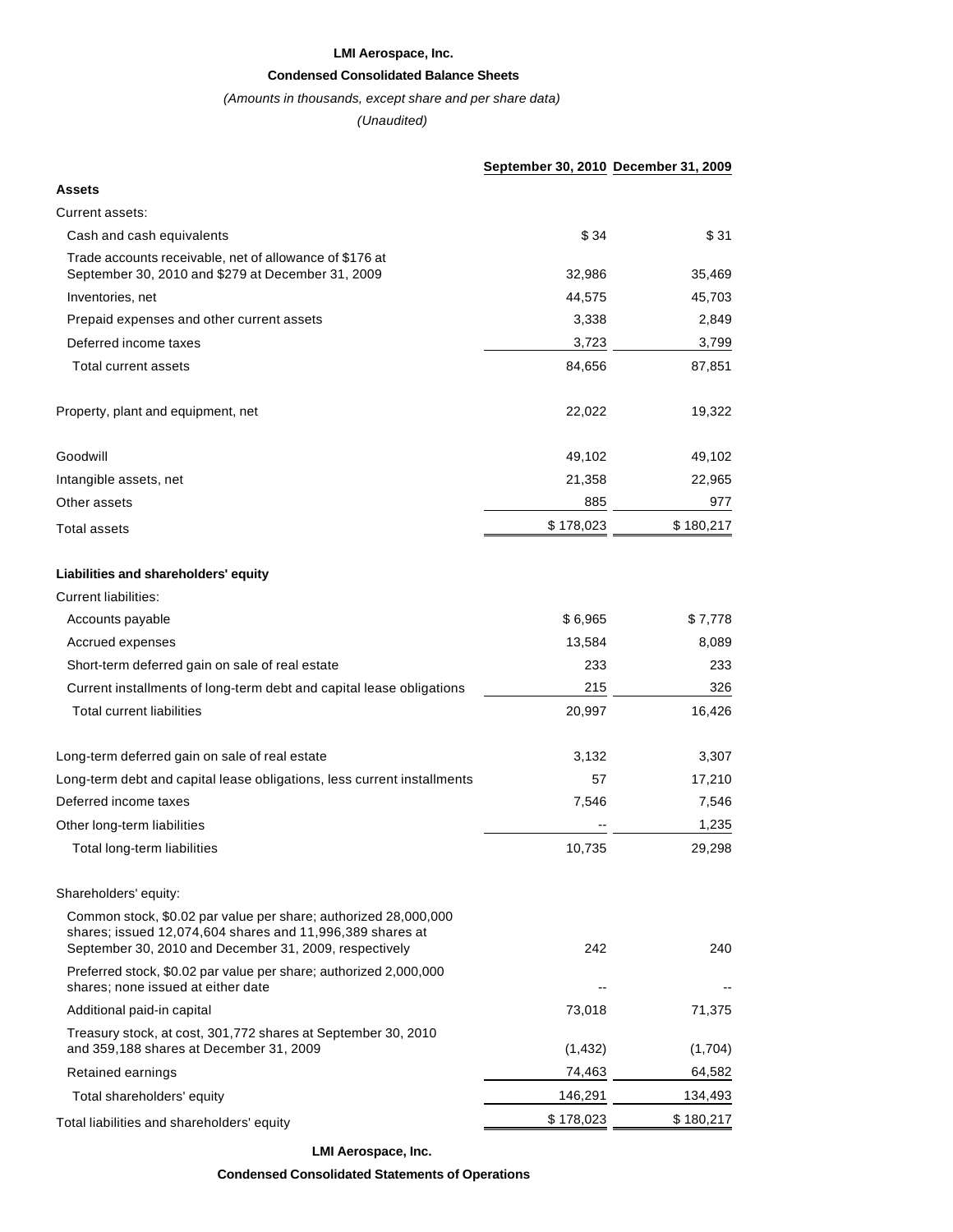# (Amounts in thousands, except share and per share data) (Unaudited)

|                                                                                                 | <b>Three Months Ended</b><br>September 30, |          | <b>Nine Months Ended</b><br>September 30,   |           |
|-------------------------------------------------------------------------------------------------|--------------------------------------------|----------|---------------------------------------------|-----------|
|                                                                                                 | 2010                                       | 2009     | 2010                                        | 2009      |
| Sales and service revenue                                                                       |                                            |          |                                             |           |
| <b>Product sales</b>                                                                            | \$33,036                                   | \$38,212 | \$109,937                                   | \$120,789 |
| Service revenues                                                                                | 19,248                                     | 20,537   | 58,707                                      | 64,791    |
| Net sales                                                                                       | 52,284                                     | 58,749   | 168,644                                     | 185,580   |
| Cost of sales and service revenue                                                               |                                            |          |                                             |           |
| Cost of product sales                                                                           | 24,553                                     | 30,055   | 81,099                                      | 92,556    |
| Cost of service revenues                                                                        | 15,766                                     | 16,386   | 47,949                                      | 52,747    |
| Cost of sales                                                                                   | 40,319                                     | 46,441   | 129,048                                     | 145,303   |
| Gross profit                                                                                    | 11,965                                     | 12,308   | 39,596                                      | 40,277    |
| Selling, general and administrative expenses                                                    | 8,231                                      | 7,515    | 24,034                                      | 23,927    |
| Severance and restructuring                                                                     |                                            | (50)     |                                             | 312       |
| Income from operations                                                                          | 3,734                                      | 4,843    | 15,562                                      | 16,038    |
| Other income (expense):                                                                         |                                            |          |                                             |           |
| Interest expense, net                                                                           | (160)                                      | (443)    | (554)                                       | (1,278)   |
| Other, net                                                                                      | 55                                         | (3)      | 10                                          | (27)      |
| Total other income (expense)                                                                    | (105)                                      | (446)    | (544)                                       | (1, 305)  |
| Income before income taxes                                                                      | 3,629                                      | 4,397    | 15,018                                      | 14,733    |
| Provision for income taxes                                                                      | 980                                        | 1,609    | 5,137                                       | 5,382     |
| Net income                                                                                      | \$2,649                                    | \$2,788  | \$9,881                                     | \$9,351   |
| Amounts per common share:                                                                       |                                            |          |                                             |           |
| Net income per common share                                                                     | \$0.23                                     | \$0.25   | \$0.87                                      | \$0.83    |
| Net income per common share assuming dilution                                                   | \$0.23                                     | \$0.25   | \$0.85                                      | \$0.83    |
| Weighted average common shares outstanding                                                      |                                            |          | 11,442,567 11,320,527 11,409,718 11,296,544 |           |
| Weighted average dilutive common shares outstanding 11,655,193 11,348,333 11,623,058 11,324,697 |                                            |          |                                             |           |

### **LMI Aerospace, Inc.**

### **Condensed Consolidated Statements of Cash Flows**

# (Amounts in thousands)

(Unaudited)

|                              |         | Nine Months Ended<br>September 30, |  |  |
|------------------------------|---------|------------------------------------|--|--|
|                              | 2010    | 2009                               |  |  |
| <b>Operating activities:</b> |         |                                    |  |  |
| Net income                   | \$9.881 | \$9.351                            |  |  |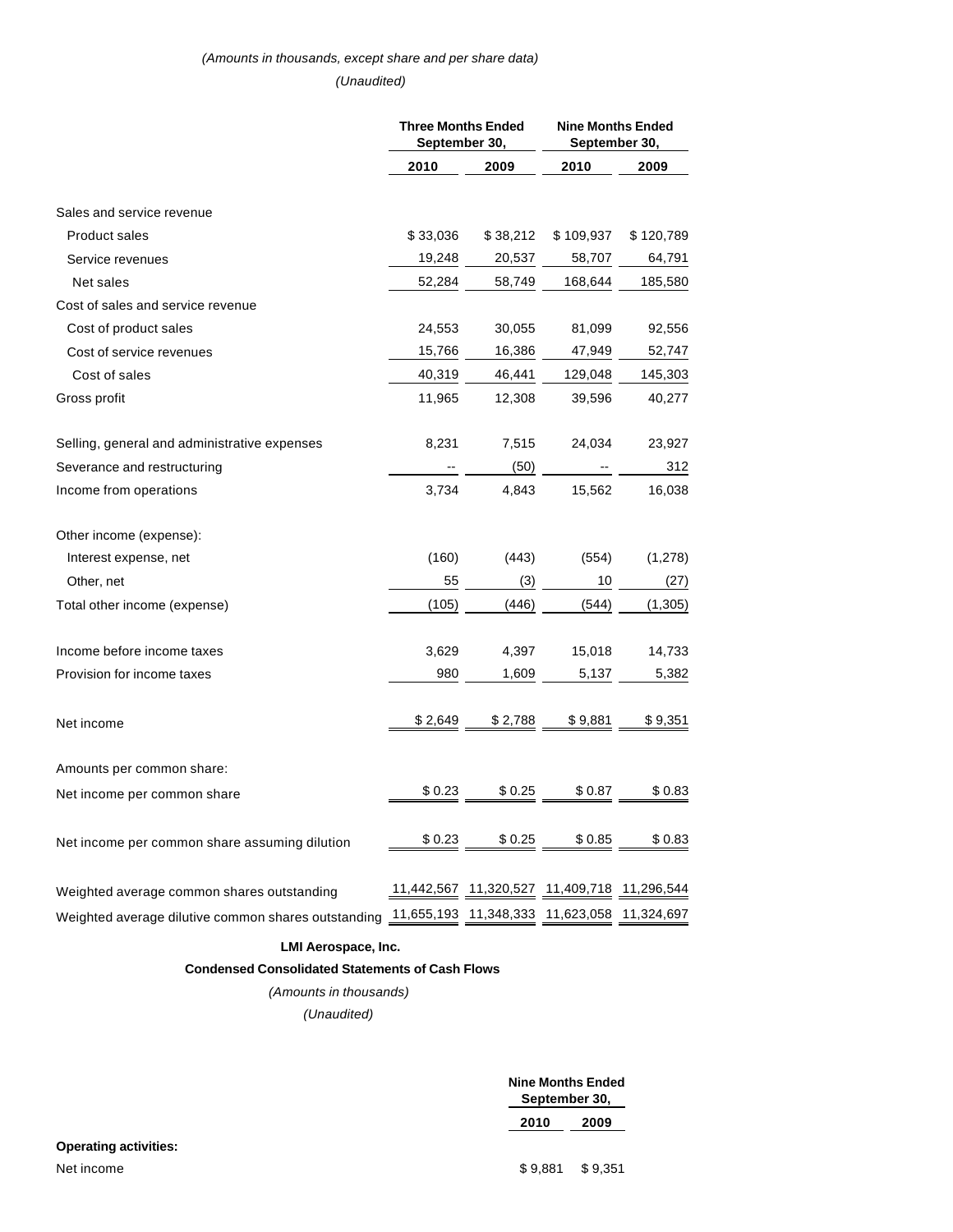Adjustments to reconcile net income to net cash provided by operating activities:

| Depreciation and amortization                                            | 5,520     | 5,567     |
|--------------------------------------------------------------------------|-----------|-----------|
| Restricted stock compensation                                            | 1,381     | 1,290     |
| Charges for inventory obsolescence and valuation                         | 1,004     | 1,521     |
| Other noncash items                                                      | (277)     | 428       |
| Changes in operating assets and liabilities, net of acquired businesses: |           |           |
| Trade accounts receivable                                                | 2.584     | (10,018)  |
| Inventories                                                              | 124       | 10,151    |
| Prepaid expenses and other assets                                        | 811       | 180       |
| Accounts payable                                                         | (1,294)   | (7,261)   |
| Accrued expenses                                                         | 3,601     | (448)     |
| Net cash provided by operating activities                                | 23,335    | 10,761    |
| <b>Investing activities:</b>                                             |           |           |
| Additions to property, plant and equipment                               | (5,931)   | (2,648)   |
| Acquisitions, net of cash acquired                                       |           | (10, 047) |
| Other, net                                                               | (671)     | (110)     |
| Net cash used by investing activities                                    | (6,602)   | (12, 805) |
| <b>Financing activities:</b>                                             |           |           |
| Principal payments on capital leases and notes payable                   | (264)     | (374)     |
| Advances on revolving line of credit                                     | 13,520    | 43,819    |
| Payments on revolving line of credit                                     | (30, 520) | (38, 819) |
| Other, net                                                               | 534       | (132)     |
| Net cash (used) provided by financing activities                         | (16,730)  | 4,494     |
| Net increase in cash and cash equivalents                                | 3         | 2,450     |
| Cash and cash equivalents, beginning of year                             | 31        | 29        |
| Cash and cash equivalents, end of quarter                                | \$34      | \$2,479   |
|                                                                          |           |           |

# **LMI Aerospace, Inc.**

# **Selected Non-GAAP Disclosures**

(Amounts in thousands)

(Unaudited)

|                                                                                            | Three Months Ended<br>September 30 |         | Nine Months Ended<br>September 30 |         |
|--------------------------------------------------------------------------------------------|------------------------------------|---------|-----------------------------------|---------|
|                                                                                            | 2010                               | 2009    | 2010                              | 2009    |
| <b>Non-GAAP Financial Information</b>                                                      |                                    |         |                                   |         |
| Adjusted Earnings Before Interest, Taxes, Depreciation and Amortization<br>$(EBITDA)(1)$ : |                                    |         |                                   |         |
| Net Income                                                                                 | \$2,649                            | \$2,788 | \$9,881                           | \$9,351 |
| Income tax expense                                                                         | 980                                | 1,609   | 5,137                             | 5,382   |
| Interest expense, net                                                                      | 160                                | 443     | 554                               | 1,278   |
| Depreciation and amortization                                                              | 1,805                              | 1,777   | 5,520                             | 5,567   |
| Stock based compensation                                                                   | 464                                | 367     | 1,381                             | 1,290   |
| Severance and restructuring costs                                                          | $- -$                              | (50)    |                                   | 312     |
| Acquisition costs                                                                          | --                                 | --      |                                   | 239     |
| TCA wind-up costs                                                                          | $\overline{\phantom{a}}$           | --      | $\overline{\phantom{m}}$          | 249     |
| Other, net                                                                                 | (55)                               | 3       | (10)                              | 27      |